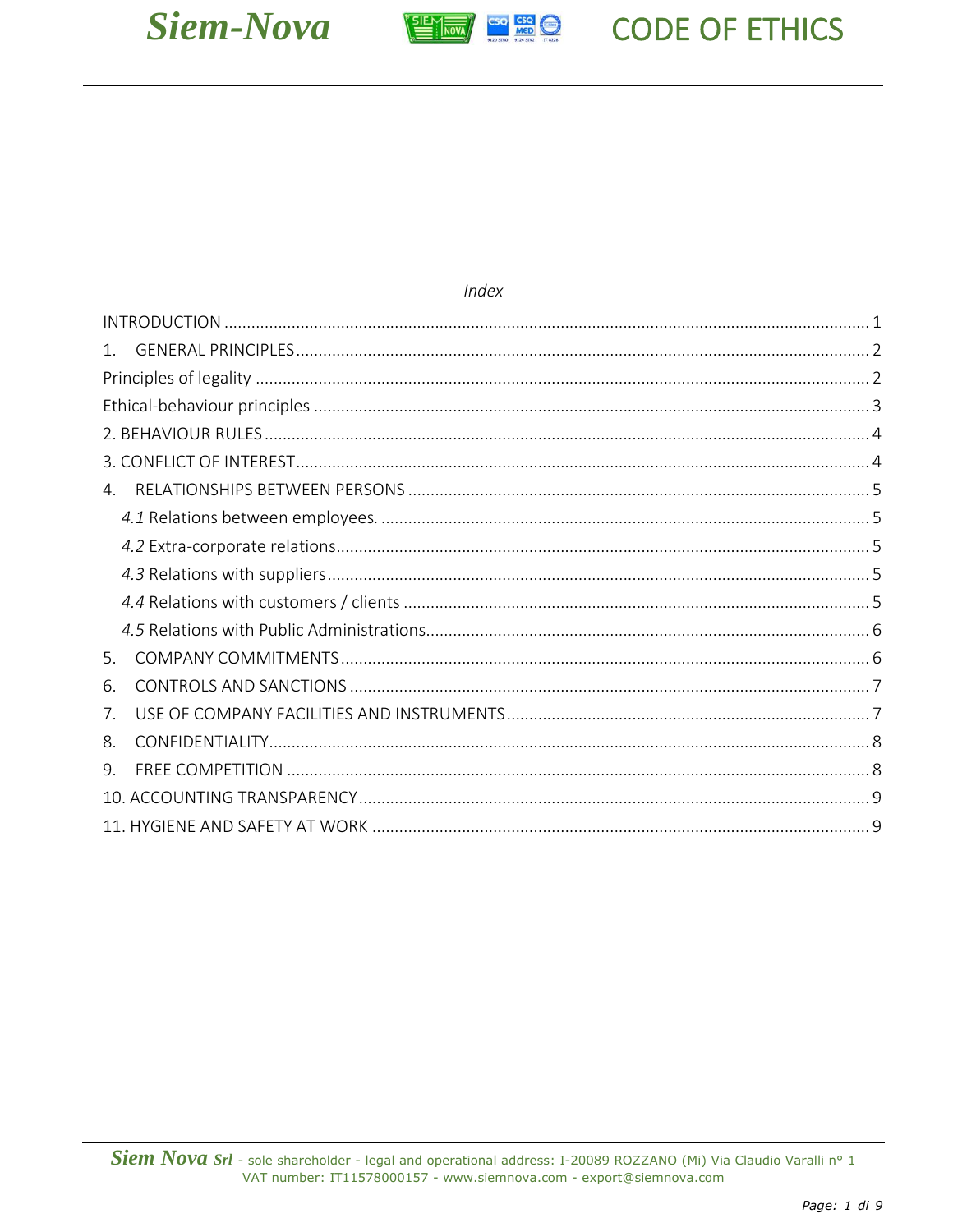



## INTRODUCTION

With this Code of Ethics, the Management intends to remember the fundamental ethical values to which the Company Siem Nova Srl is inspired and to which all the employees and collaborators will have to follow in carrying out the tasks and the functions entrusted to them. The ethical principles contained in this Code apply to both employees and collaborators of the Company linked by any ongoing or occasional contractual relationship with the same, henceforth referred to as "Recipients". Everyone's commitment is essential to ensure that the Company's activities are carried out in compliance with the law, in a framework of fair competition, honesty, integrity, fairness and good faith, in compliance with the legitimate interests of the clients, employees, business partners. It is therefore appropriate to reiterate to all those who work in the Company or who work for the achievement of the Company's objectives, the importance of observing and enforcing these principles within their own functions and responsibilities. In no way can the conviction of acting for the benefit of the Company justify the adoption of behavior in contrast with these principles. Compliance with the provisions of the Code must be considered an essential part of the contractual obligations of the employees and collaborators of the Company pursuant to and for the purposes of the law.

## <span id="page-1-0"></span>1. GENERAL PRINCIPLES

The Company Management is obliged to observe the contents of the Code in proposing and implementing projects, actions and investments useful to increase the economic value of the company and the well-being of its employees in the long term. As per social object, the company performs the function of production, marketing, distribution and with the relative certification of medical devices, including those for veterinary medicine, used in public and private health facilities, and has among its clients private and public entities. It is primarily for managers to promote the values and principles contained in the Code, taking responsibility towards inside and outside and strengthening trust, cohesion and group spirit. Siem Nova Srl demands from the Recipients of the Code the rigorous application of the ethical principles of legality and ethics-behavior.

# <span id="page-1-1"></span>Principles of legality

The behavior of the Recipients of the Code must first comply with the laws in force in the State in which the Recipients themselves operate. Siem Nova Srl operates and wants to operate in the absolute respect of these rules: the directors and employees of Siem Nova Srl, as well as those who interact with it in various ways, are required, within their respective competences, to know and observe the laws, the equivalent acts and the state, regional and local regulations and in particular the company law rules with specific attention to the regulation of accounting records and financial statements, the rules on the protection of personal data, health and hygiene and safety at work in particular following the changes made by the Legislative Decree 81/2008.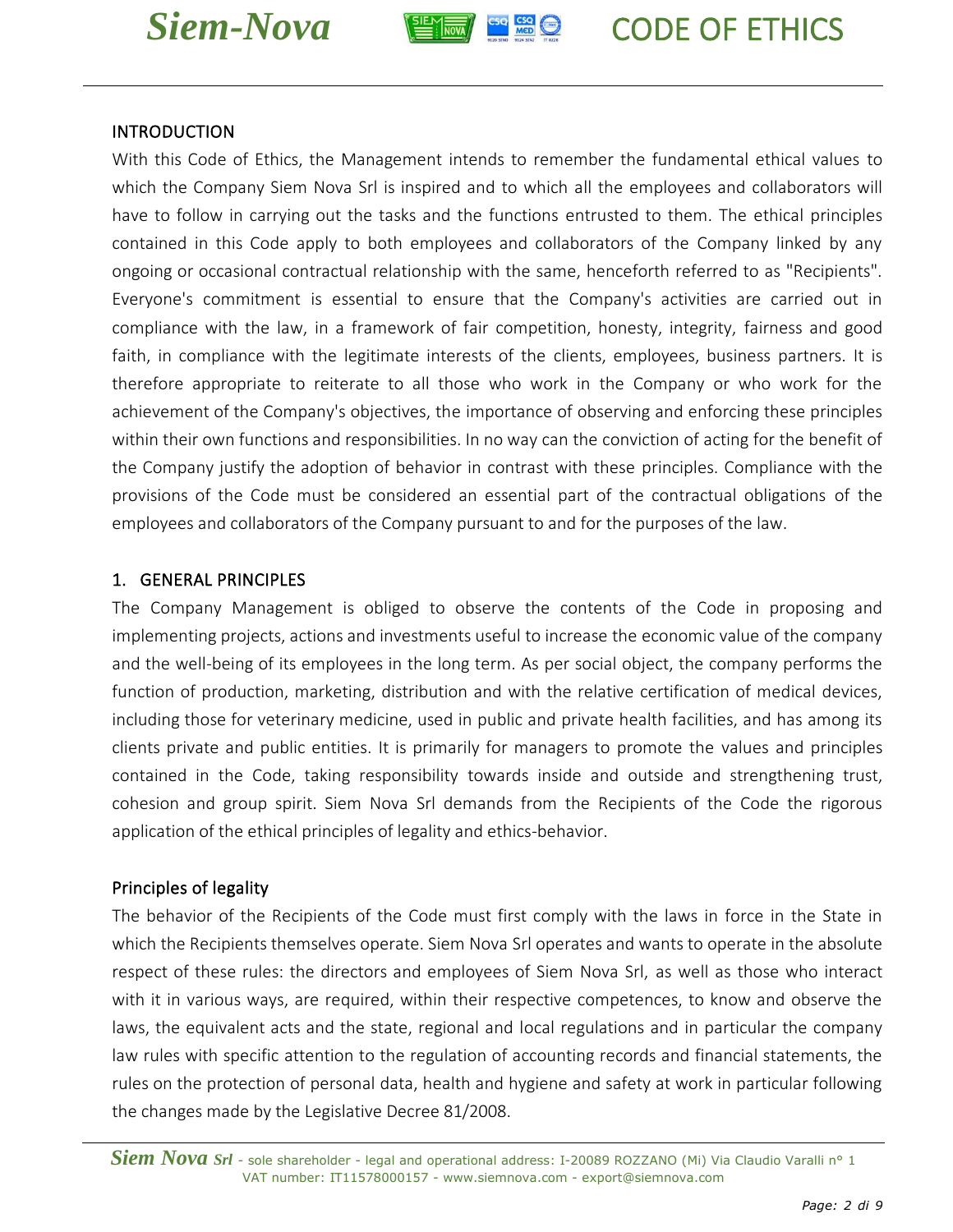



## <span id="page-2-0"></span>Ethical-behavior principles

All the work activities of those operating for Siem Nova Srl must be carried out with professional commitment, moral rigor and managerial correctness, also in order to protect the company's image. All Recipients, and those who work with Siem Nova Srl, are required, in the performance of their duties, to align with the following ethical-behavioral principles:

- a) Honesty, the Recipients must be aware of the ethical meaning of their actions, must not pursue personal or business profit to the detriment of the laws in force and the rules outlined here, or even perform actions that, according to the common sense of conscience, contrast with honesty;
- b) Transparency, means execution of one's duties through a regime of full intelligibility of the work by anyone; every action performed by the Recipients and by those who maintain relations with Siem Nova Srl must be fully reconstruct able and easily recognizable in all its steps, so that all relationships are comprehensible and the respective acts justifiable.
- c) Diligence, or fulfillment of one's duties with diligent care and scrupulous attention and accuracy;
- d) Protection and enhancement of the person, or respect for each individual, enhancement of their respective capabilities, establishment of mechanisms of trust and empowerment of individuals, designed to make the Recipients solidary and common corporate mission;
- e) Equity, or behavioral regime inspired by the common sense of substantial justice;
- f) Equality, or uniformity of treatment and social relationship towards each interlocutor, regardless of differences in age, sex, race, physical handicap, religion, business status, economic power, social influence;
- g) Impartiality, that is to say, to operate and judge objective and equitable, without favoritism for any of the parties involved, be they public or private, linked with the Recipient from friendship or enmity, kinship or affinity;
- h) Confidentiality, or scrupulous abstention from the disclosure of any corporate and personal data, in compliance with all the regulations in force regarding privacy D.lg. 196/2003; the collection and processing of data is strictly reserved for the corporate bodies appointed for this purpose and must be strictly carried out according to company regulations.
- i) Protection of health, ie compliance with all regulations in force concerning accident prevention and prevention of occupational diseases, as well as scrupulous attention to hygiene and personal and workplace conditions;
- j) Environmental protection, ie compliance with all current regulations on the environment and pollution, as well as scrupulous attention to any conduct that, even minimal, offends the common sense of environmental education; implementation of programs for the separate collection of waste and recycling of reusable material; reduction of all forms of pollution, be it environmental, acoustic, radio-electric or of any kind.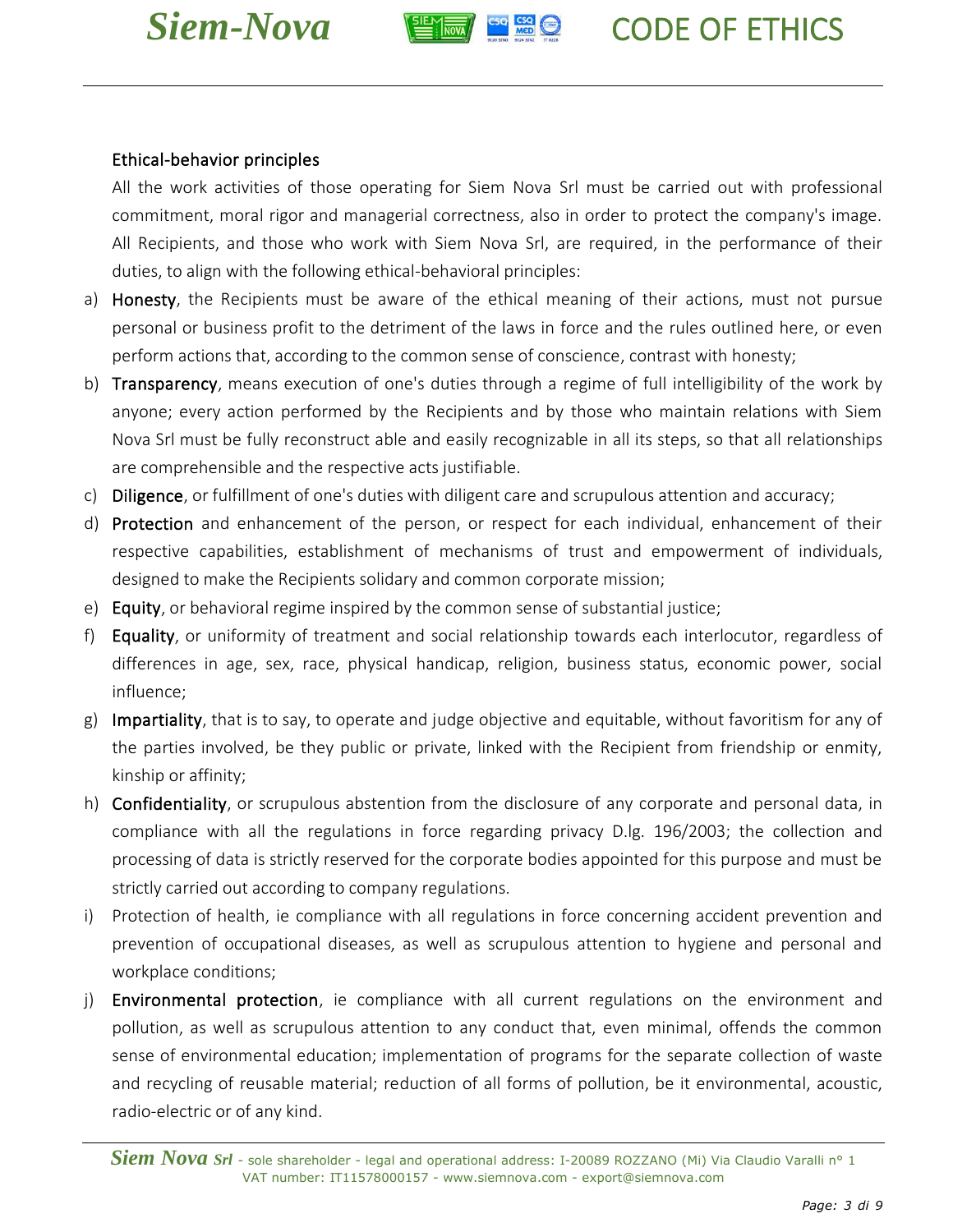



- k) Protection of industrial property: that is of all national and community laws concerning the protection of industrial property and in particular the Legislative Decree n. 30 of 2005.
- I) Protection of copyright: The company guarantees and respects copyright in its principles and precepts provided for by Law 633/1941 and subsequent amendments and additions.

## <span id="page-3-0"></span>2. BEHAVIOUR RULES

In order to allow a rigorous application of the principles set out, this Code intends to identify the areas of application of the same, focusing on the main kinds of working relationships that the Recipients will have to entertain. In general, Siem Nova Srl demands from all those who operate within it the respect of the personality and the dignity of each individual, avoiding the creation of situations in which people may find themselves in a situation of embarrassment; discrimination against abuses of all kinds; training appropriate to the position that each one covers; the definition of roles, responsibilities, proxies and availability of information to enable everyone to take the decisions that are in the interest of the company and in compliance with the rules to which it conforms; a prudent, balanced and objective exercise of its powers in the exercise of their respective functions; a correct and confidential use of both personal and company data.

### <span id="page-3-1"></span>3. CONFLICT OF INTEREST

In order to avoid the occurrence of conflicts of interest, every operation and activity must be undertaken solely and exclusively in the interests of the Company and in a lawful, transparent and correct manner.

With regard to conflicts of interest, no employee or lender of the work of Siem Nova Srl can perform activities in favor of competition, take on the status of consultant of a competing company, or lend its professional activity to competitors.

No one will be able to use company assets or provide services that are provided by Siem Nova Srl without being previously authorized by the competent company function; no one can perform, during his / her working hours, other activities that are not congruent with his / her own tasks or organizational responsibilities, or use the company assets other than the aforesaid tasks; nobody can accept money, favors, utilities from people or companies that are or intend to enter into business relations with Siem Nova Srl

All Recipients must avoid any situation and refrain from any activity that may oppose a personal interest to those of the company or that could interfere and hinder the ability to assume, in an impartial and objective manner, decisions in the interest of Siem Nova Srl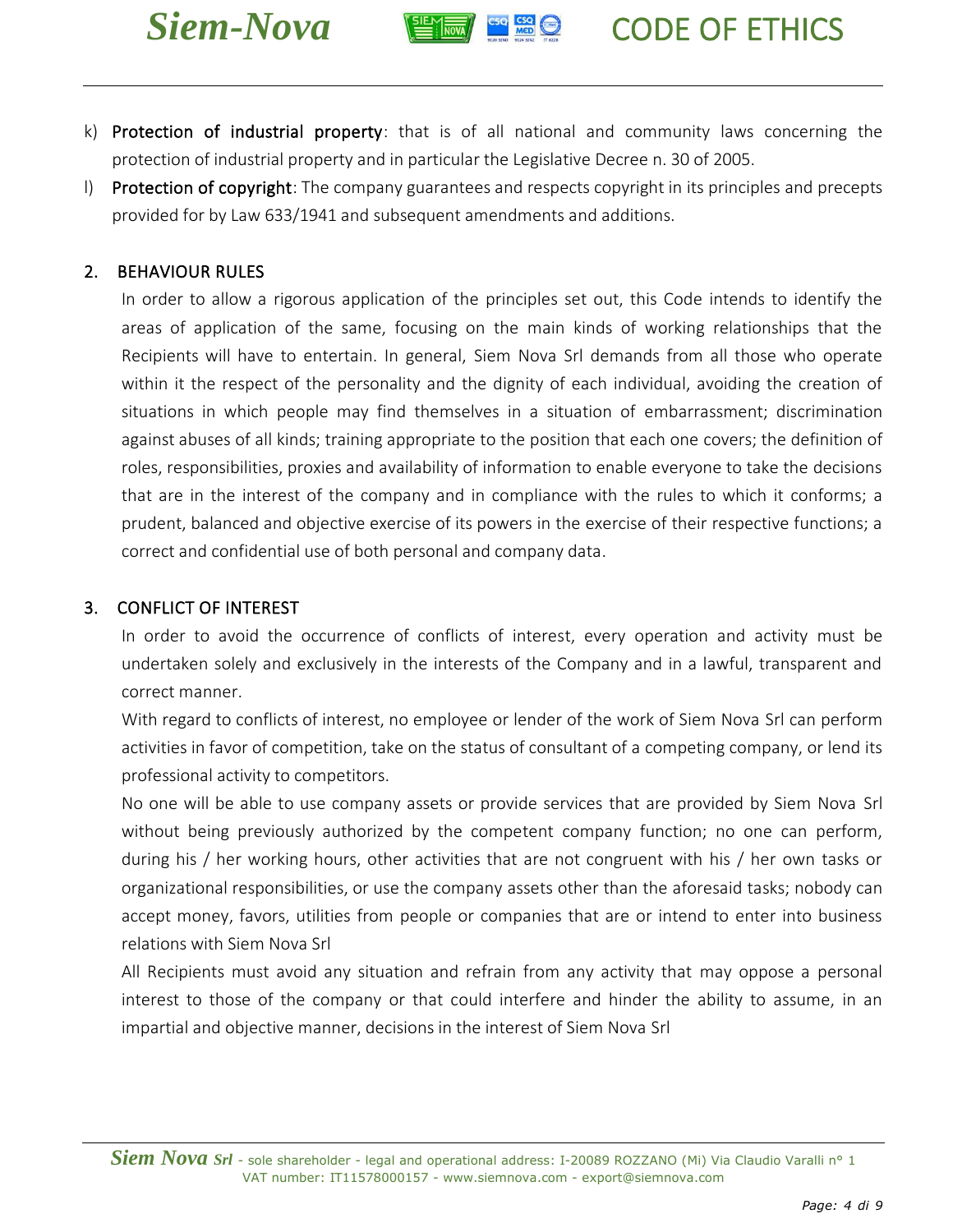



# <span id="page-4-0"></span>4. RELATIONSHIPS BETWEEN PERSONS

#### <span id="page-4-1"></span>*4.1 Relationships between employees*

Siem Nova Srl employees are bound to the full and constant respect of the principles of moral legitimacy and ethical-behavioral principles; all indiscriminately must observe and apply the principles of diligence, honesty and equality, promoting collaboration and mutual solidarity, encouraging the creation of a working environment suitable for the protection of the person and of the worker from both a professional and a relational point of view; are required to use the resources and brands Siem Nova Srl within the limits allowed by the tasks that they are called to fulfill, without ever abusing them; finally, they are called to comply with all the provisions set forth in the Collective Contract that concerns them, as well as with all the trade union regulations concerning the behavior to be held between fellow employees.

#### <span id="page-4-2"></span>*4.2 Extra-corporate relations*

Siem Nova Srl. is a company that maintains relations with third parties on a daily basis, whether they are suppliers, customers or individuals. In general, the Recipients are required, in the aforementioned business relationships with third parties, to conduct an ethical behavior respectful of the laws, based on the utmost transparency, clarity, correctness, efficiency and equity as defined by the Code

#### <span id="page-4-3"></span>*4.3 Relations with suppliers*

The selection of suppliers must take place exclusively on the basis of objective parameters such as quality, convenience, price, capacity and efficiency. In relations with suppliers, dations, gifts, direct or indirect benefits, gifts, courtesy and hospitality are forbidden to obtain favorable treatment. Any gift made on personal initiative or drawing on own or social funds, but not previously used for this purpose, is prohibited, only Siem Nova Srl has the power to decide the company policy on the subject of gifts and allocate the related resources with the unavoidable burden of documentation of the expenses made. In any case, those who work in Siem Nova Srl cannot receive dations, gifts, benefits both direct and indirect, gifts, acts of courtesy and hospitality from suppliers.

#### <span id="page-4-4"></span>*4.4 Relations with customers*

The approach of customers can only take place exclusively through the advertising channels promoted by Siem Nova Srl. Any form of hoarding of customers that violates competition law and that does not comply with regulatory and legal regulations is prohibited; any other form of customer approach that is implemented in acts contrary to the Code is prohibited. In particular, dations, gifts, benefits, acts of courtesy and hospitality are forbidden in order to influence customer choices. Any gift made on personal initiative or drawing on own or social funds, only Siem Nova Srl has the power to decide the company policy on the subject of gifts and allocate the related resources with the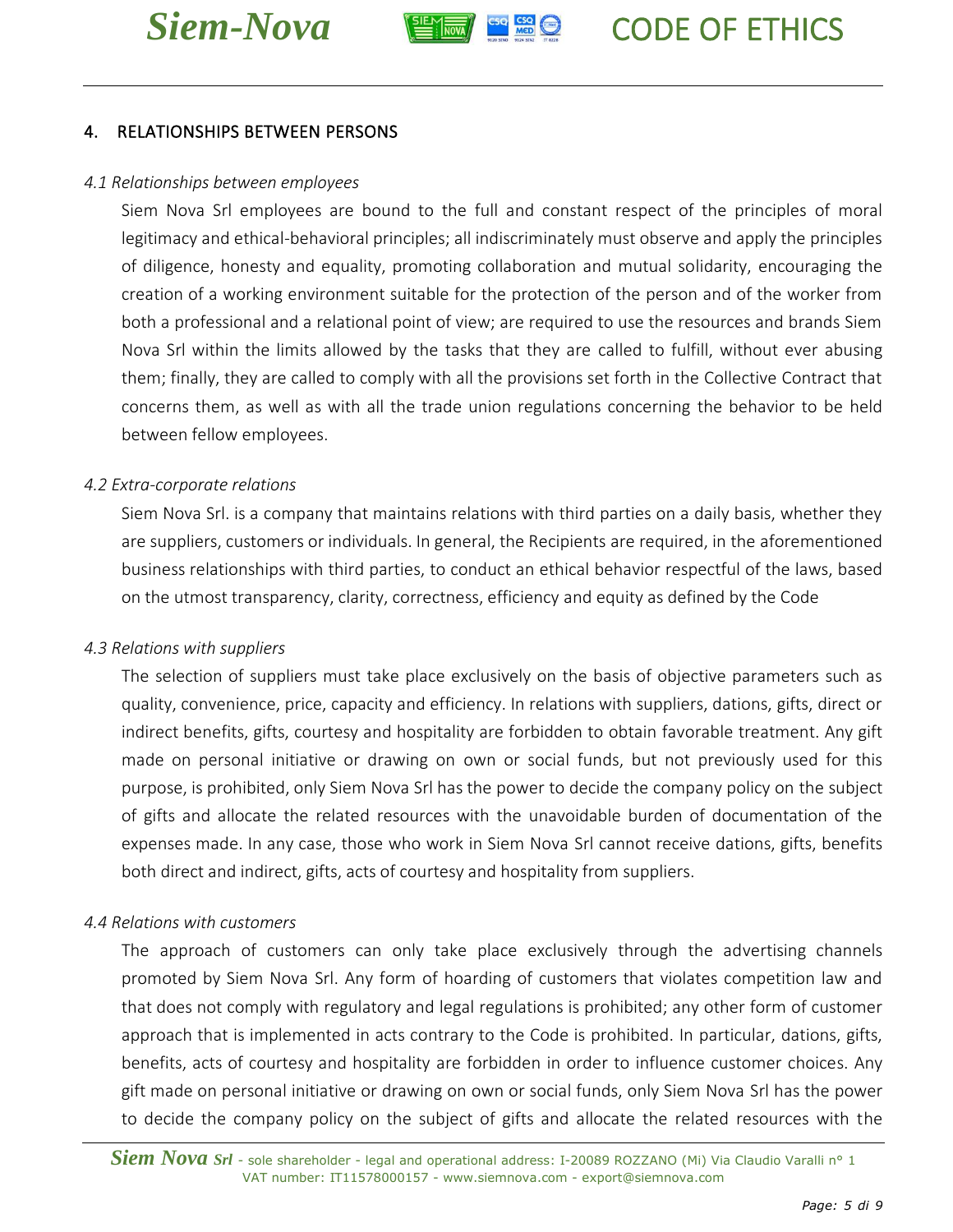



unavoidable burden of documentation of the expenses made and a transparent report of the same. Who works in Siem Nova Srl cannot receive gifts, benefits, tributes, acts of courtesy and hospitality from customers in order to obtain favorable treatment; nothing is due to the employees of Siem Nova Srl other than their salary, for the services they perform.

Company employees are required to comply with internal procedures for managing relationships with customers, provide accurate and comprehensive information about products and services so that the customer can make informed decisions and adhere to the truth in advertising communications or of another kind.

## <span id="page-5-0"></span>*4.5 Relations with Public Administrations*

Relations with public institutions are reserved exclusively for delegated functions.

The relationships that Siem Nova Srl entertains with public officials or with persons in charge of a public service, must be undertaken and managed in absolute and rigorous compliance with the laws and regulations in force and with the principles established in the Code of Ethics.

With particular reference to operations relating to tenders, contracts, authorizations, licenses, concessions, any contact with third parties must take place by the corporate bodies and those expressly delegated to them, in line with corporate strategies and in writing.

Dations, gifts, benefits, acts of courtesy and hospitality are forbidden to influence the choices or even to sensitize their members; use regalia must match the dual requirement of tenuousness and equality.

Any gift made on personal initiative or drawing on own or social funds is forbidden, only Siem Nova Srl has the power to decide the company policy on the subject of gifts and allocate the relative resources, resulting in an unavoidable burden of documentation of expenses and a transparent statement of the same.

Siem Nova Srl refrains from providing any contribution, direct or indirect, in any form, to political parties, committees and movements, to their representatives and candidates, with the exception of what is admitted and foreseen by the laws and regulations in force.

# <span id="page-5-1"></span>5. COMPANY COMMITMENTS

The Company intends to set up a supervisory and control body, with the aim of promoting knowledge and verifying the application of the rules contained in this Code. The Company will thus ensure maximum dissemination of the Code to employees, will carry out checks in order to report any violation of the Code and will assess the facts, with the consequent implementation of corrective measures, in case of ascertained violation.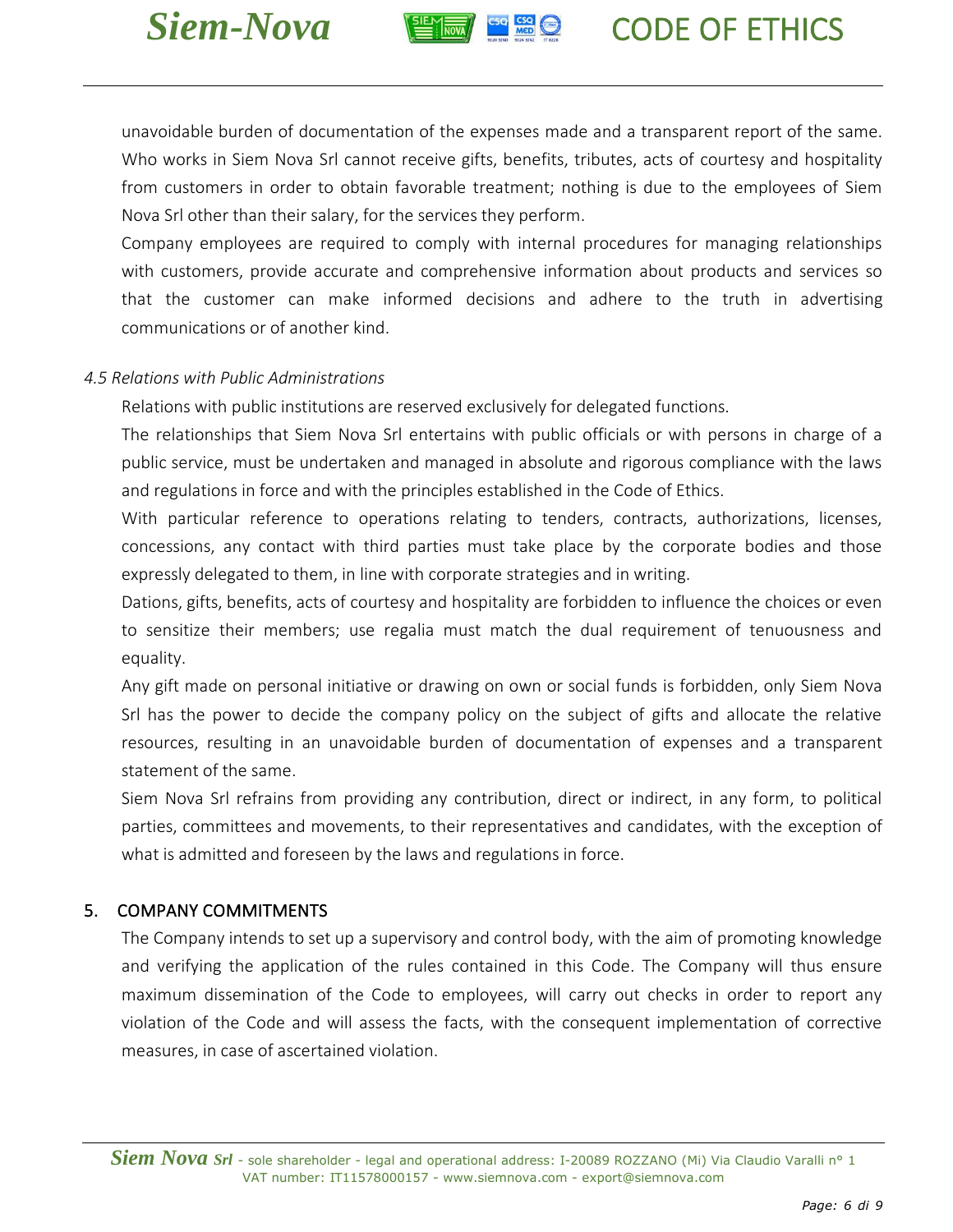



# <span id="page-6-0"></span>6. CONTROLS AND SANTIONS

The task of overseeing the observance and functioning of the Organization and Management Model adopted by Siem Nova Srl pursuant to Legislative Decree no. 231/01 and subsequent amendments is entrusted to the Supervisory Body, with autonomous powers of initiative, control and establishment of disciplinary action. The Supervisory Body is subject to the laws and the same principles of this Code; works with impartiality, authority, autonomy, continuity, professionalism. The Organism has the interpretation of the Code as its activity, coming to constitute the point of reference to resolve any doubt on the application of the principles expressed therein. Protects employees who report behavior that does not comply with the Code, preserving them from pressures, interference, intimidation and retaliation. Perform periodic checks on the functioning and compliance with the organization model adopted.

The Body operates with wide discretion and with the complete support of the vertices Siem Nova Srl with which it collaborates in absolute independence. This Body is responsible for the punctual and rigorous verification of the information transmitted, in order to promote the imposition of disciplinary sanctions or the activation of mechanisms for contractual termination with the competent corporate function.

The Supervisory Body, once having learned the news of the commission of an offense, must examine the non-manifestly groundlessness by carrying out the appropriate investigations, in compliance with the laws in force concerning labor and trade union law, privacy and personal rights. Having ascertained that the information is not unfounded, the Body has the duty to impose the disciplinary sanctions provided for by the specific organizational and control model folder, or to report the violation to the competent company departments in writing, which will sanction the behavior censored against pursuant to current legislation, regulations and CCNL. In any case, the violation of the principles established in the Code of Ethics and in the procedures provided for by the internal protocols compromises the trust relationship between Siem Nova Srl and its directors, employees, consultants, collaborators, customers, suppliers and business partners. Such violations will therefore always and in any case be prosecuted according to the law.

# <span id="page-6-1"></span>7. USE OF COMPANY FACILITIES AND INSTRUMENT

The employee is obliged to guarantee the utmost respect for the Company's infrastructures, means, instruments and materials, promptly reporting to the Supervisory Body, the possible unequal use of such equipment that it deems others to do.

They belong to these categories, for example: rooms, furnishings and furnishings; operational equipment and equipment such as: company vans, company cars, tools, personal computers, printers, calculating or writing instruments and similar; photocopying, reproduction, printing and collating systems; communication tools such as telephone, fax, e-mail; personal stationery, paper,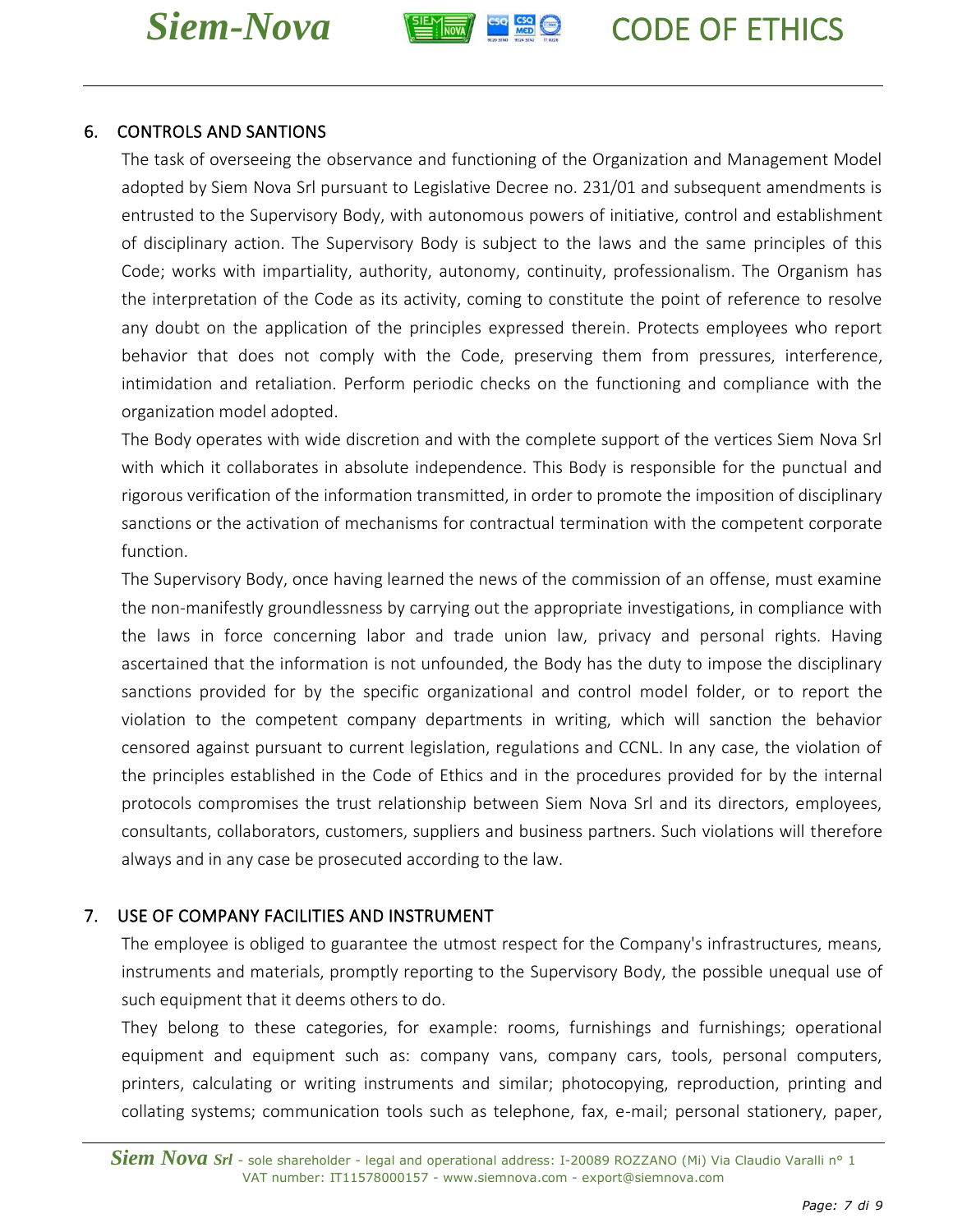



stationery for offices, and similar; functionality offered by the company information system such as: processing procedures, software, Internet access and databases and similar; books, newspapers, magazines and publications in general; the personal protective equipment and the machinery to which they are employed. The employee is required to use the company's equipment only for the performance of the job duties to which he is responsible.

It is therefore strictly forbidden for employees to act with company resources for the achievement of private interests or interests or in competition with company activities.

The employee is allowed to use equipment and / or material of the Company outside the structures of the latter only in cases of use for business reasons. In all other cases, express authorization is required.

# <span id="page-7-0"></span>8. CONFIDENTIALITY

The employee is required to comply with all the precepts of the Legislative Decree 196/2003, to maintain the strictest and absolute reserve on all information relating to the Company and / or its employees of which it is aware by virtue of its work activity.

Any information, data or document that employees become aware of during their work performance is of exclusive property of Siem Nova Srl and the employee has the right to use it exclusively during the exercise of his business function.

Without prejudice to the prohibition to divulge information pertaining to the organization and production methods of the company or to use it in such a way as to be detrimental to it, each employee, in particular, must: acquire and process only the data necessary and appropriate for the purposes directly attributable to the function performed; to acquire and process data only within specific procedures; keep the data in a way that prevents unauthorized others from getting to know it; communicate the data themselves in the context of pre-established procedures and / or the explicit authorization of the superiors; make sure that there are no absolute or relative restrictions on the possible disclosure of information concerning third parties related to the Company from a relationship of any kind and, where appropriate, obtain their consent.

# <span id="page-7-1"></span>9. FREE COMPETITION

Without prejudice to compliance with the rules on free competition, all employees are required to act in such a way as to achieve the best results in the competition.

It is against Company policy to have discussions, communications and exchanges of information or agreements with any competitor regarding prices, discounts, promotions, conditions of sale, markets, production costs which have the purpose of restricting or distorting the free competition game.

It is also prohibited any form of agreement, direct or indirect, that is realized or put in place with competitors in order to modify or disturb the trend of public supply tenders, public procurement